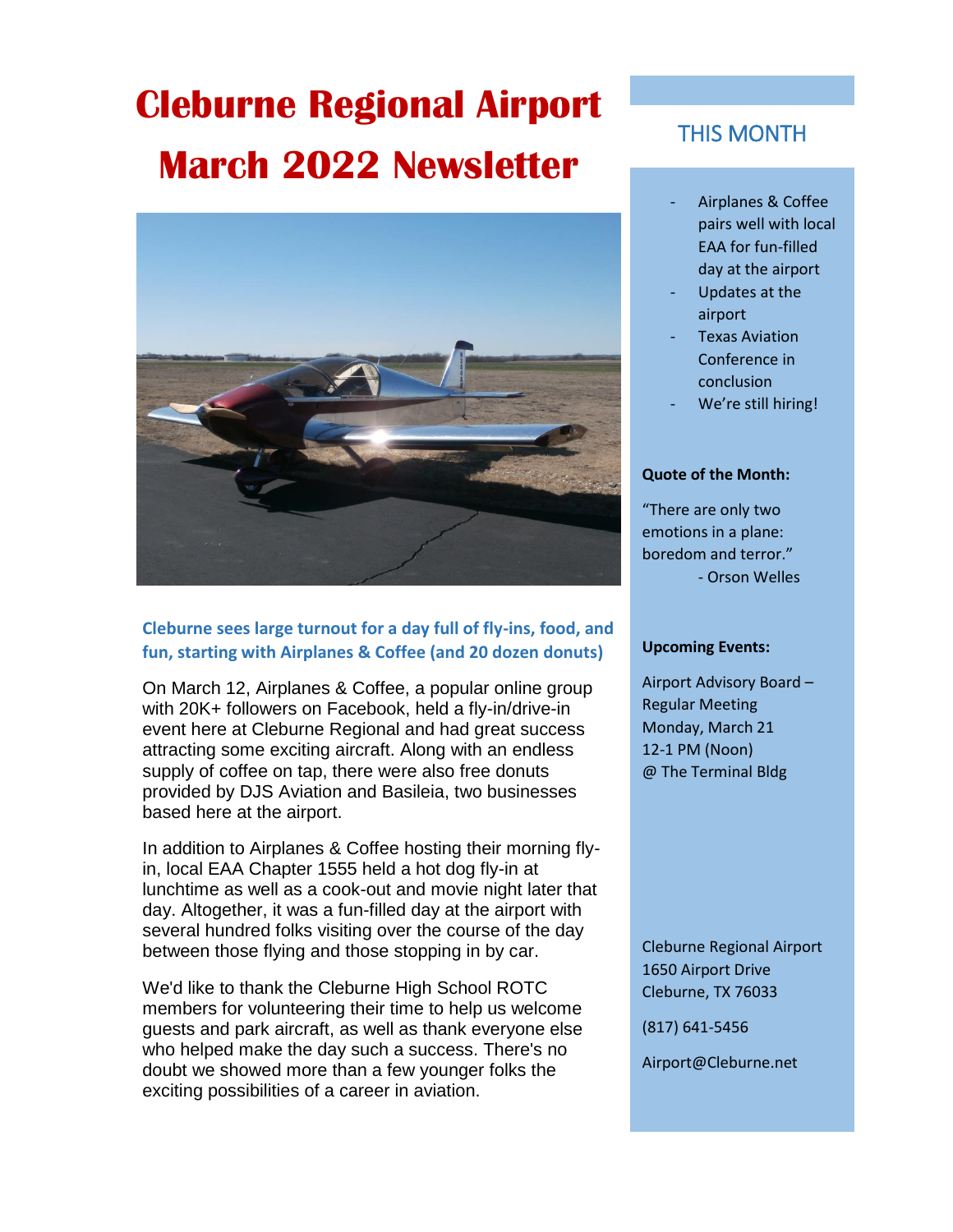# **Cleburne Airport Updates**



# **Website Updates**

For those of you who may not have checked our website in a while, you will find we have done a pretty big overhaul on the information and resources to be found there. There are now a number of pages full of helpful information for both pilots and visitors.

Visit the Pilot's Page to fill out a courtesy vehicle request form to speed up your time at the front desk, access quick links to current fuel prices, or take a look at our service fees.

Check out our Community page to see nearby points of interest and hotels for your next stay in Cleburne, or to submit a noise complaint.

Lastly, for access to our PDF newsletters for this year or to read some of our featured airport news articles, visit our News page to stay in the know on what's happening around the airport.

That said, be sure to check out our Airport Master Plan page too to stay up to date on how that's going as well.

Visit our webpage at [www.cleburne.net/93/airport](http://www.cleburne.net/93/airport)

## **Gate 7 is working again!**

After much ado, we've finally gotten gate #7 up and operational again. Codes and key-fobs should be working without a hitch. If you do run into any issues, please contact us at the FBO to let us know.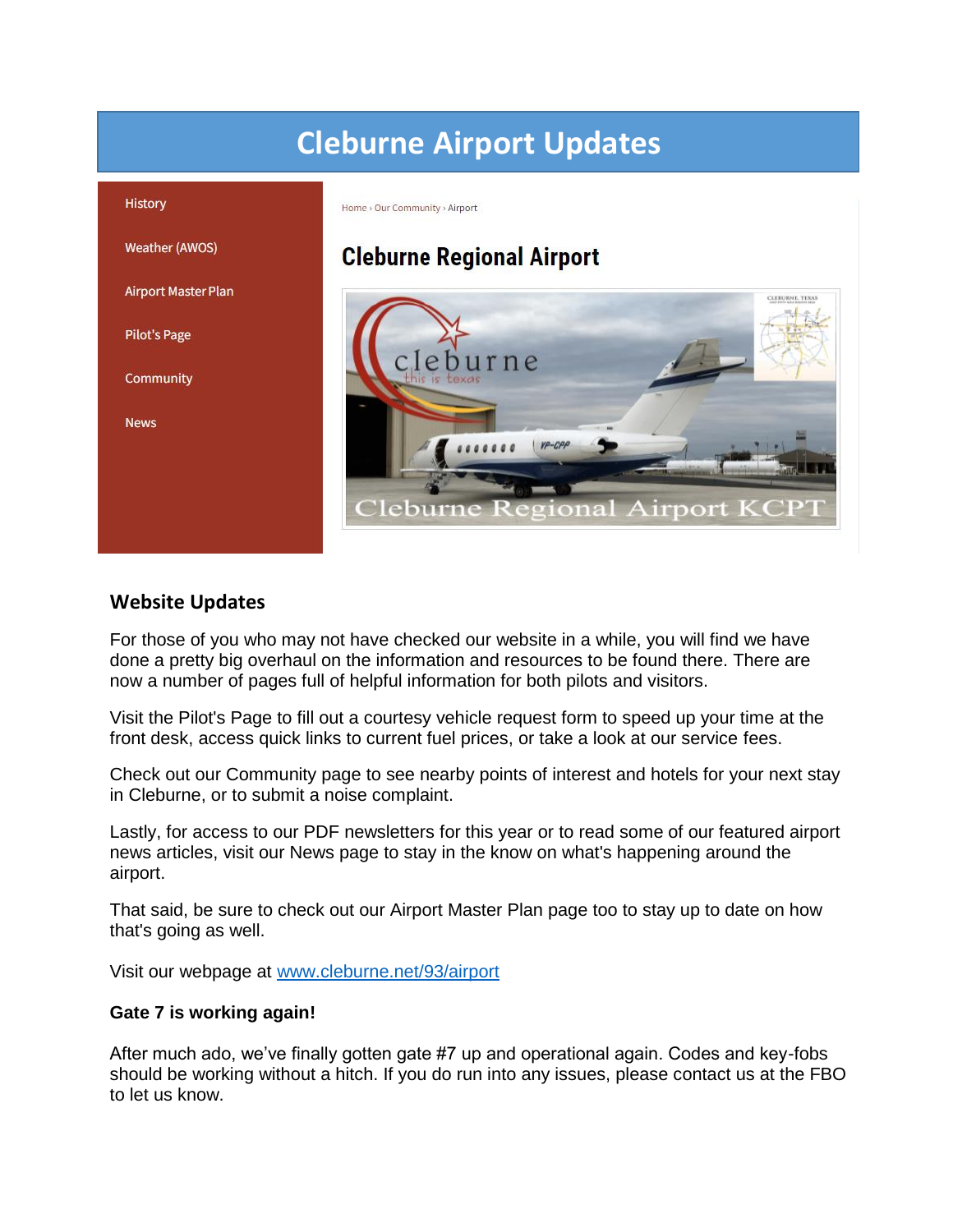**Texas Aviation Conference: Through the eyes of a firsttime attendee**

Story by Garrett Watson Airport Associate Cleburne Regional Airport

On Wednesday, March 2, aviation professionals from across the state met in San Marcos for the 40<sup>th</sup> Annual Texas Aviation Conference organized by the Texas A&M Transportation Institute. In the days that followed, presentations and conversations centered around acquiring



much needed funding for airports including somewhat unclear information regarding the BIL (Bipartisan Infrastructure Law) also known as the IIJA (Infrastructure Investment and Jobs Act).

Contributors to the conference included numerous officials from the TxDOT Aviation Division and members of the Texas Airports Council along with an energetic key note address on the topic of complacency presented by Dr. Leroy Chiao, former astronaut and Commander of the International Space Station.

For someone such as myself being fairly new to the world of airport management, I can't stress enough how appreciative I was to be able to see so many professionals in their element. On top of that, the level of inclusiveness that was shown to me by so many airport managers and supervisors was really refreshing. In so many business environments, competition beats cooperation, but as I saw at the conference: not so with airport management, often out of necessity.

This leads perfectly into the a major observation I made as a fresh set of ears at the conference: Texas airports are severely underfunded. Even though Texas is home to two thirds of the number of airports in our federal funding area, the state only receives an equal one third of the funding shared with Louisiana and Oklahoma. On top of that, funding levels have been the same since the late 80's despite increasing materials and labor costs meaning the funding is in effect shrinking.

While efforts are being made to increase funding through various means, including advocating at the state and federal level, progress is anticipated to be slow and funding may never be at the levels airport professionals feel would be adequate to cover aging infrastructure, rising costs, and increasing maintenance demands. This seems to be a large reason for the cooperative spirit of the aviation management world.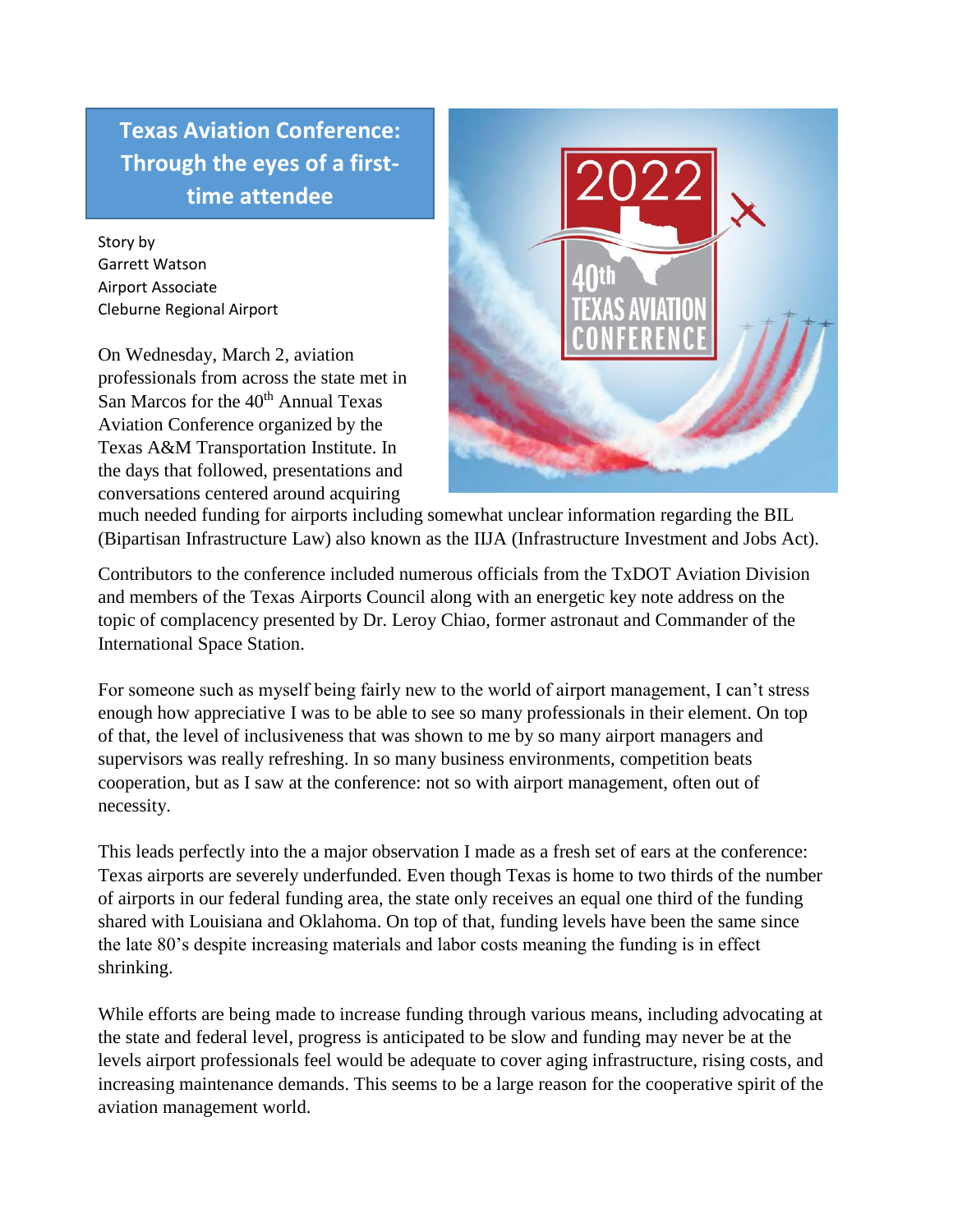#### *Aviation Conference continued…*

Throughout the conference, be it in a spacious hall or a small table at a local eatery, there echoed conversations in one form or another sharing difficulties and asking if others experienced similar issues and what solutions, if any, they had found. In this way, a huge amount of knowledge was exchanged. This was where I benefited the most in terms of learning a plethora about the industry in a short amount of time.

The big topic on most people's minds at the conference was the details of the IIJA which had been released simultaneously to the conference. TxDOT officials Dan Harmon and Jim Haley did a great job providing as much information as they had in regards to the bill, but were up front with saying they were just as fresh to the information as everyone else was and that it would take them some time to get clarification on some aspects of the additional funding. That made discussing details about the bill at the conference somewhat challenging.

# *… several issues came across as reoccurring motifs.*

Regardless of the size or location of the airport, several issues came across as reoccurring motifs. First, as already stated, was funding for needed infrastructure improvements and the importance of using RAMP (Routine Airport Maintenance Program) funding for as many applicable projects as possible.

Another issue plaguing airports across Texas is a severe lack of hangar space for the increasing number of aircraft coming into the state. Numerous airports reported a waiting list of 80 to 100 individuals, with some airports having even more.

Pricing for constructing regular T-hangars, for instance, ran in the \$200,000-\$250,000 range *per hangar*, making return on investment highly unfavorable to public or private entities looking to build. Shade hangars and canvas hangars were brought up as potential solutions, with canvas hangars being confirmed as eligible for federal funding. However, shade hangars were a little bit more difficult to pin down as eligible.



In addition to a shortage of hangars, several individuals commented on the issue of airport fees being much lower in some areas than the industry average. As an example, a comparison was made between the prices per square foot of storage units, often constructed in the same manner as T-hangars without access to electricity, to the price per square foot of many airport hangars which did include access to electricity. While storage units usually were for storing junk and cost more per square foot, airport hangars are most often used to store more precious belongings, namely an aircraft.

Raising hangar rent was one solution to helping to increase sustainability of an airport's operations as well as potentially making prospective investors look more favorably at building. Many managers commented that they were in the process of slowly raising hangar rent across the state over the next several years.